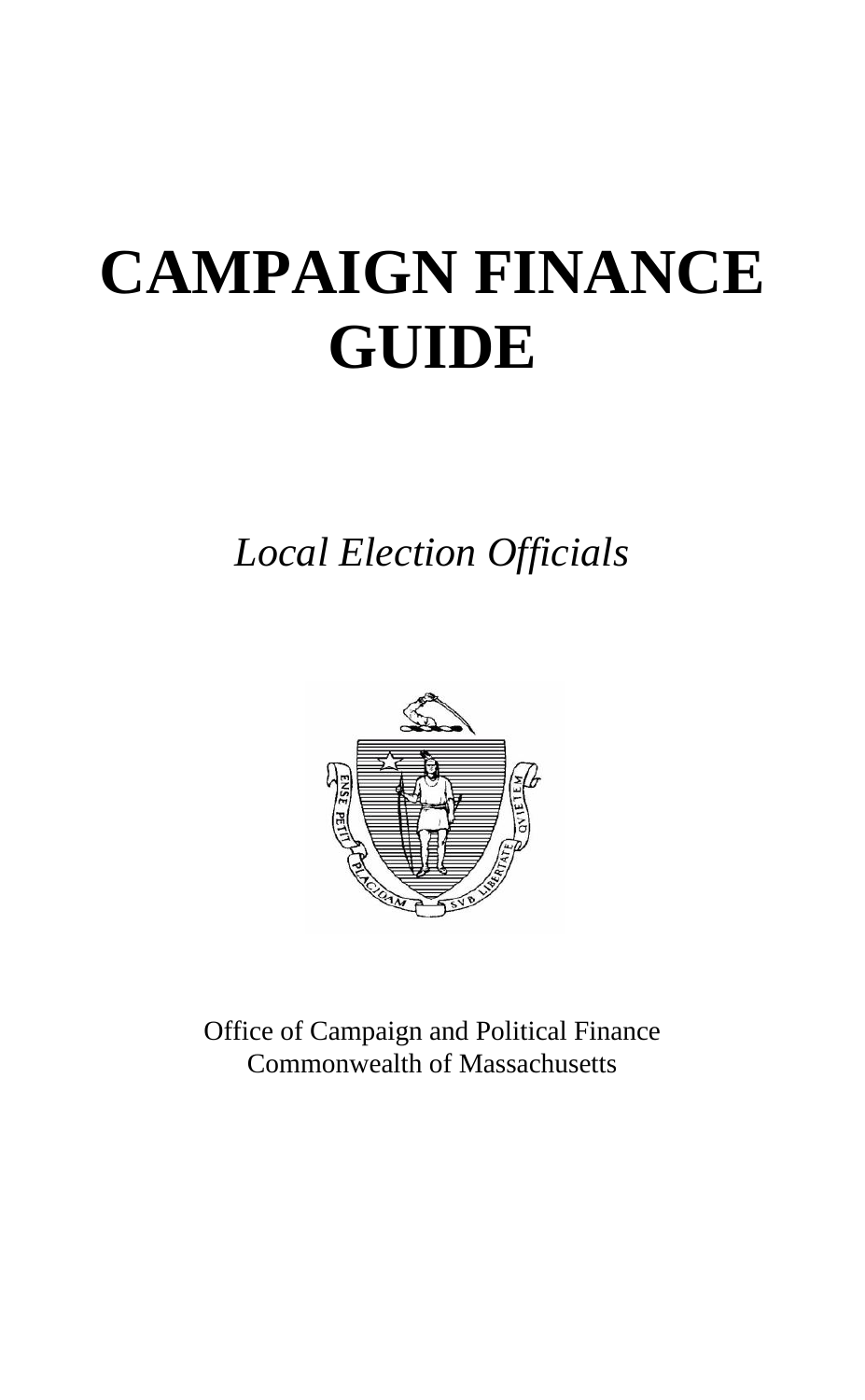his brochure is designed to introduce city and town clerks T his brochure is designed to introduce city and town clerks and local election officials to the provisions of the campaign finance law. The Office of Campaign and Political Finance (OCPF) is responsible for administering Massachusetts General Laws Chapter 55, the campaign finance law. The office is available to assist local election officials in understanding and complying with the statute and regulations.

This publication is meant only to be a guide to the campaign finance law to assist local election officials with their responsibilities. For additional information please contact:

#### **Office of Campaign and Political Finance**

One Ashburton Place Room 411 Boston, MA 02108 (617) 979-8300 / (800) 462-6273 Fax: (617) 727-6549 Web site: *www.ocpf.us* E-Mail: *[ocpf@cpf.state.ma.us](mailto:ocpf@cpf.state.ma.us)* Twitter: *@OCPFreports*

This publication and all other OCPF campaign finance guides are available online*.*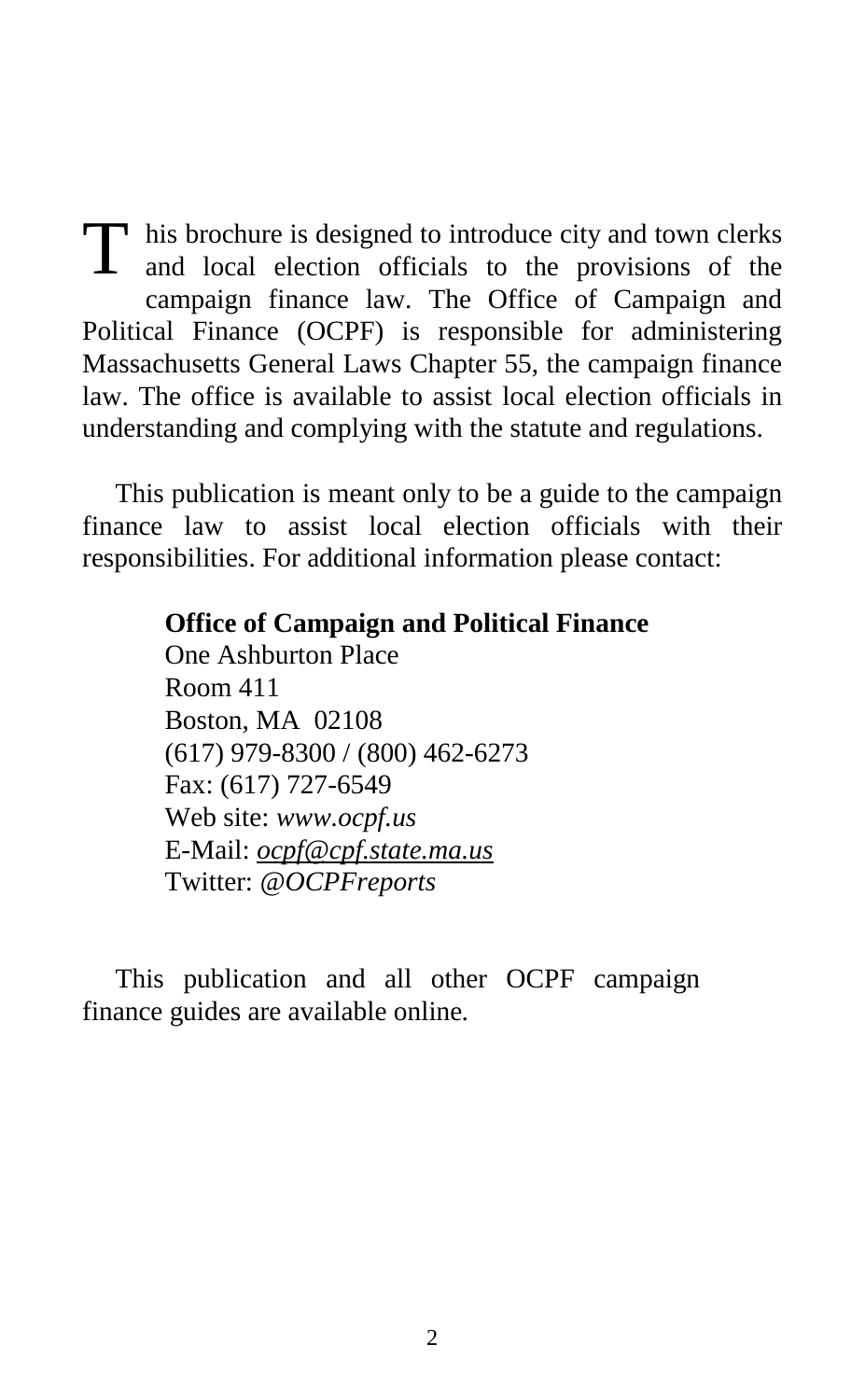# *Office of Campaign and Political Finance*

The Office of Campaign and Political Finance was established in 1973, though portions of the campaign finance law were on the books in Massachusetts as early as 1884.

The campaign finance law (MGL Chapter 55) is a comprehensive statute governing the financing of political campaigns in the Commonwealth at the state, county, district and municipal levels. The Federal Election Commission administers campaign finance issues as they apply to federal candidates.

Significant changes to the state campaign finance law were made in 1994, 2009 and 2014. Many of these changes affect municipal clerks and candidates and are addressed in detail in this brochure.

# *Campaign Finance Responsibilities for Clerks and Local Election Officials*

City and town clerks, or local election commissions, administer the campaign finance law for candidates and committees that file on the municipal level.

This guide focuses on assisting local election officials in all cities and towns with non-depository candidates and committees. All municipal candidates and committees are nondepository, except for mayoral, city council and alderman candidates in cities with populations of more than 75,000.

Local election officials have several campaign finance duties:

> Providing materials and notifying candidates and committees of their filing responsibilities. (Page 7)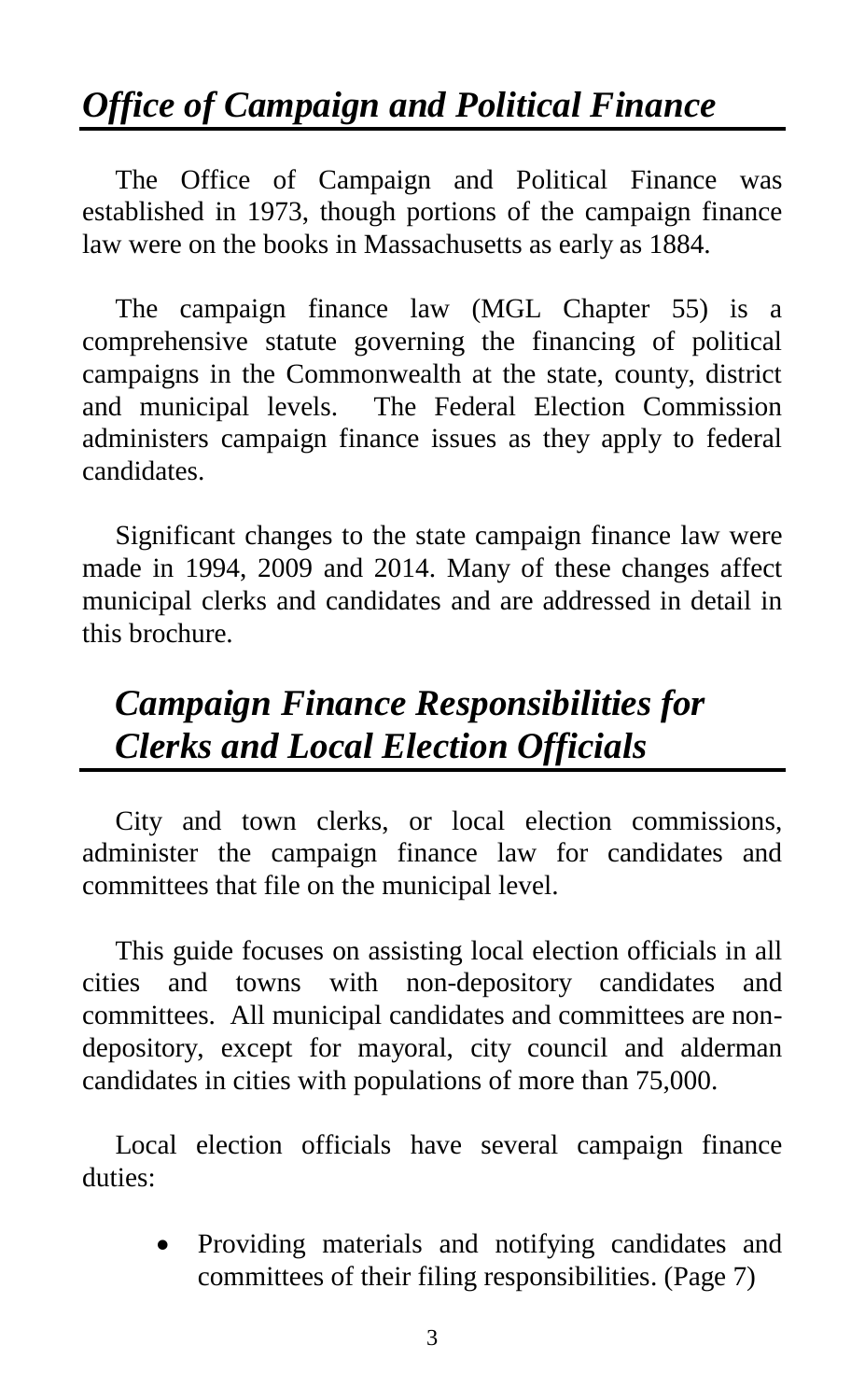- Filing dates and disclosure. (Page 8)
- Accepting and preserving miscellaneous campaign finance forms, such as independent expenditure reports and ballot question reports. (Page 10)
- Displaying reports on a municipal website. (Page 11)
- Inspecting campaign finance reports, notifying delinquent filers, and referring non-filers to OCPF. (Page 12)
- Accepting dissolution reports from committees. (Page 13)
- Assisting OCPF with organizing mayoral candidates on the state level. (Page 14)
- Public employees, buildings and resources. (Page 15)

## *Organization and Disclosure*

Candidates who file locally, municipal ballot question committees, local party committees and locally-based political action committees file organizational forms on the local level. Local party committees also file organizational forms with OCPF, the Secretary of State and their respective state party.

The law does not, under most circumstances, require a candidate to have a political committee organized on his or her behalf, but most candidates have one. A public employee who runs for elective office and wishes to raise funds must have a committee organized on his or her behalf to handle all fundraising, since public employees are prohibited by law from political fundraising, even for their own campaigns (page 13).

Form CPF M101 should be filed with the local election official as soon as the committee is organized. **Candidates for mayor file their M101 statements with OCPF.**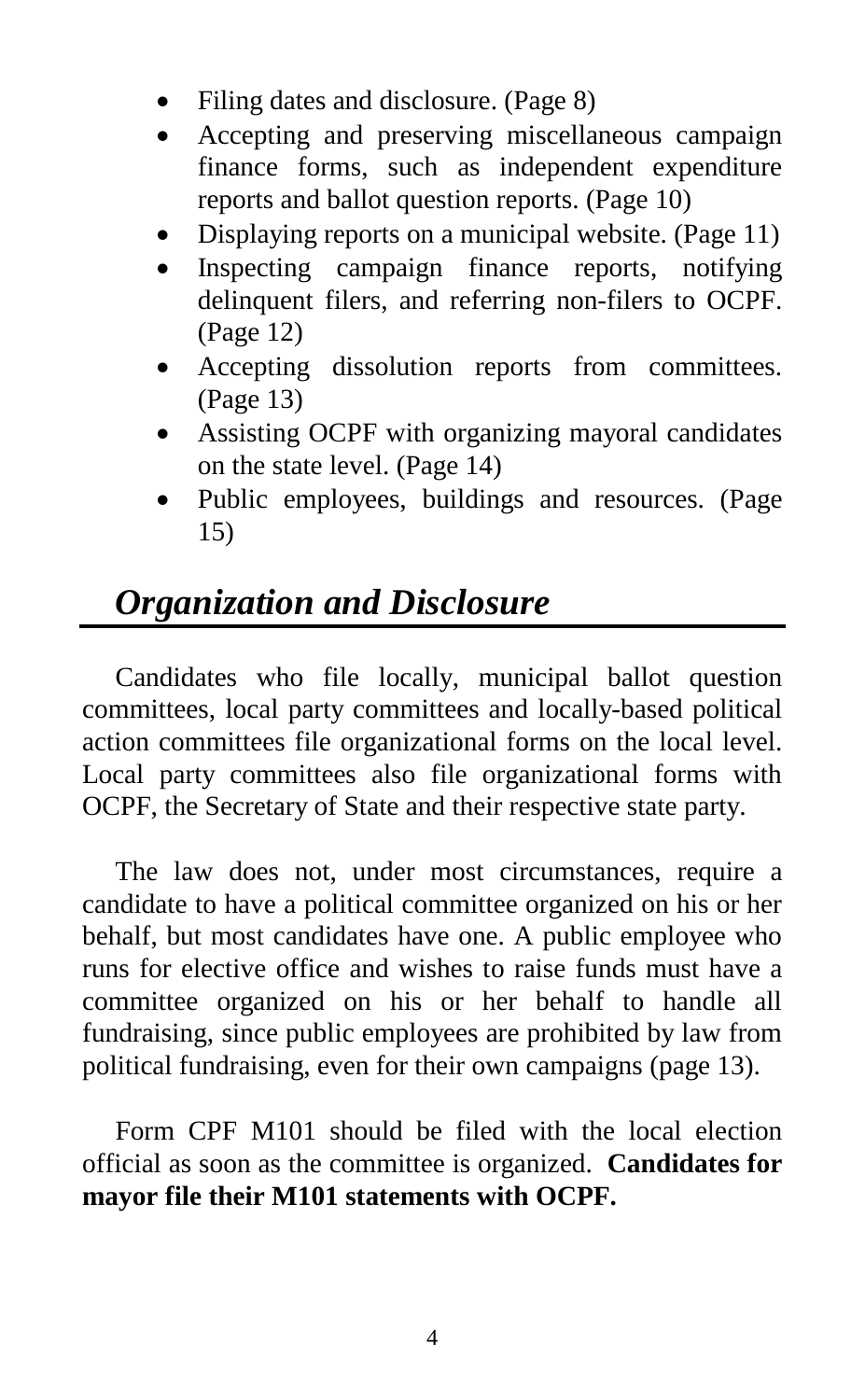#### *Organizational Forms:*

| Form CPF M 101:     | Statement of Organization of a<br><b>Candidate Committee</b><br><b>Municipal Form</b>                             |
|---------------------|-------------------------------------------------------------------------------------------------------------------|
| Form CPF M 101 BQ:  | Statement of Organization of a<br><b>Ballot Question Committee</b><br><b>Municipal Form</b>                       |
| Form CPF M 101 PC:  | Statement of Organization of a<br><b>Political Action Committee</b><br>Municipal Form                             |
| Form CPF M 101 SFA: | Statement of Organization for a<br>Candidate's Segregated Fund<br>Account Form (See page 10)                      |
| Form CPF 101 WTC:   | <b>Statement of Organization</b><br><b>Elected City, Ward and Town</b><br><b>Political Party Committee Report</b> |

The organizational form contains the names and addresses of the committee officers. **Any change** in information submitted should be reported to the local election official within 10 days of such change. Any change in treasurer should be submitted by completing Form CPF M T 101 and filing it with the local election official.

action committees to support or oppose ballot **TIP:** Residents sometimes want to organize political questions. Those groups are not PACs and should organize as ballot question committees.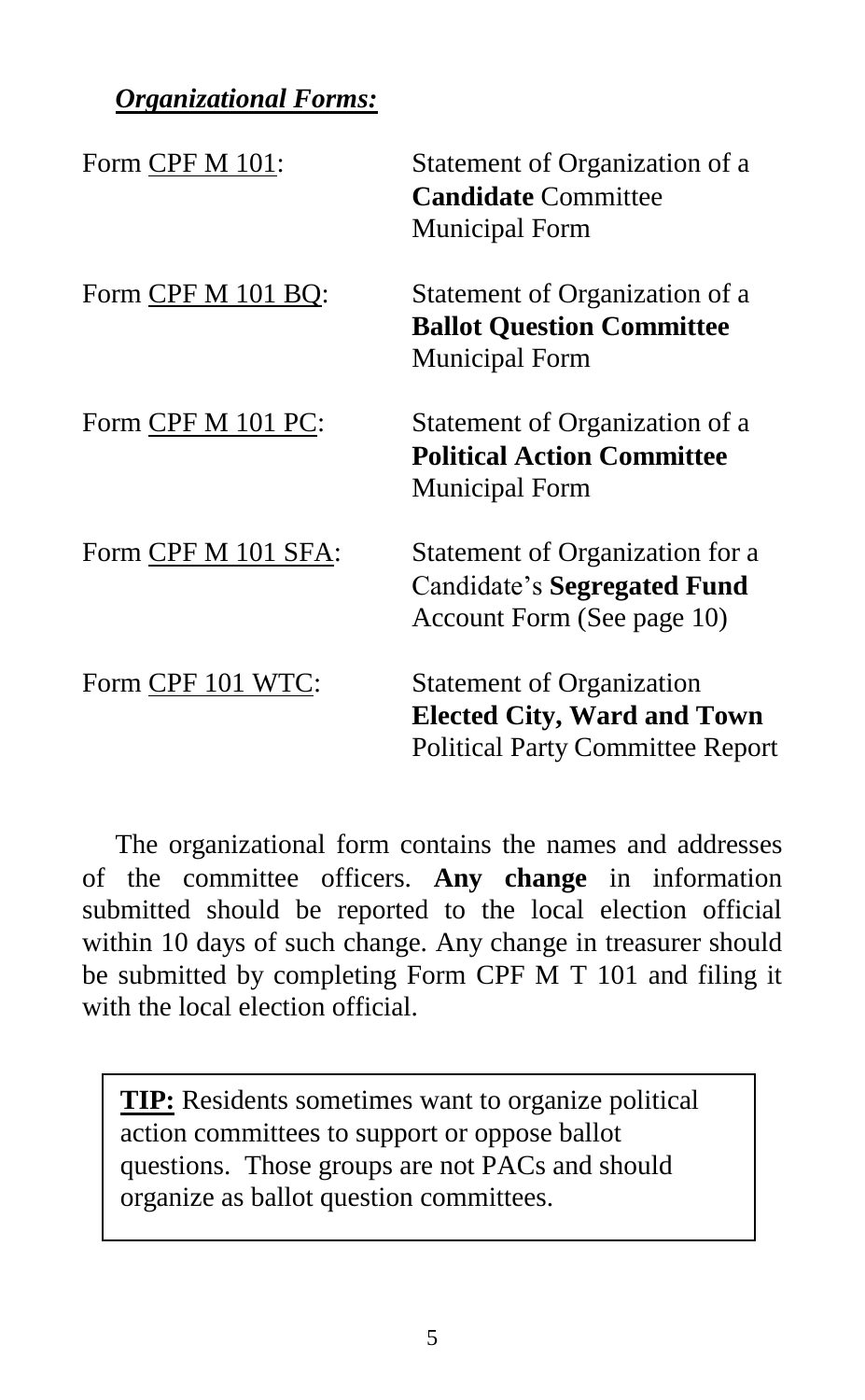A committee must name a chairman and a treasurer. The chairman and the treasurer may be the same person, unless that person is a public employee.

A public employee may not serve as the treasurer of any political committee.

A candidate may not be the treasurer of his or her own committee.

#### *[Campaign Finance Reporting Forms:](http://www.mass.gov/ocpf/forms.htm)*

#### **Form CPF M 102: Campaign Finance Report Municipal Form**

 City or town candidates and political committees are required to file Form CPF M102 with the local election officials on or before each reporting date (candidates for mayor file electronically with OCPF). Candidates and treasurers are responsible for the legality, validity, completeness and accuracy of each of their reports.

#### **Form CPF M102-0: Campaign Finance Report (Affidavit) Municipal Form**

The M102-0 statement may only be filed in lieu of the Form CPF M102 by candidates who file locally, do not have a political committee organized on their behalf, and have not received any contributions, spent any money, maintained a balance or incurred any debts. A candidate without a committee and without any campaign finance activity may instead file a Form CPF M102 with zeros for summary totals, but either Form CPF M102 or Form CPF M102-0 must be filed by every candidate on the ballot.

**Records of all receipts and expenditures must be maintained by a candidate and committee for all activities, regardless of amount. Candidates and treasurers of all political committees organized in Massachusetts are**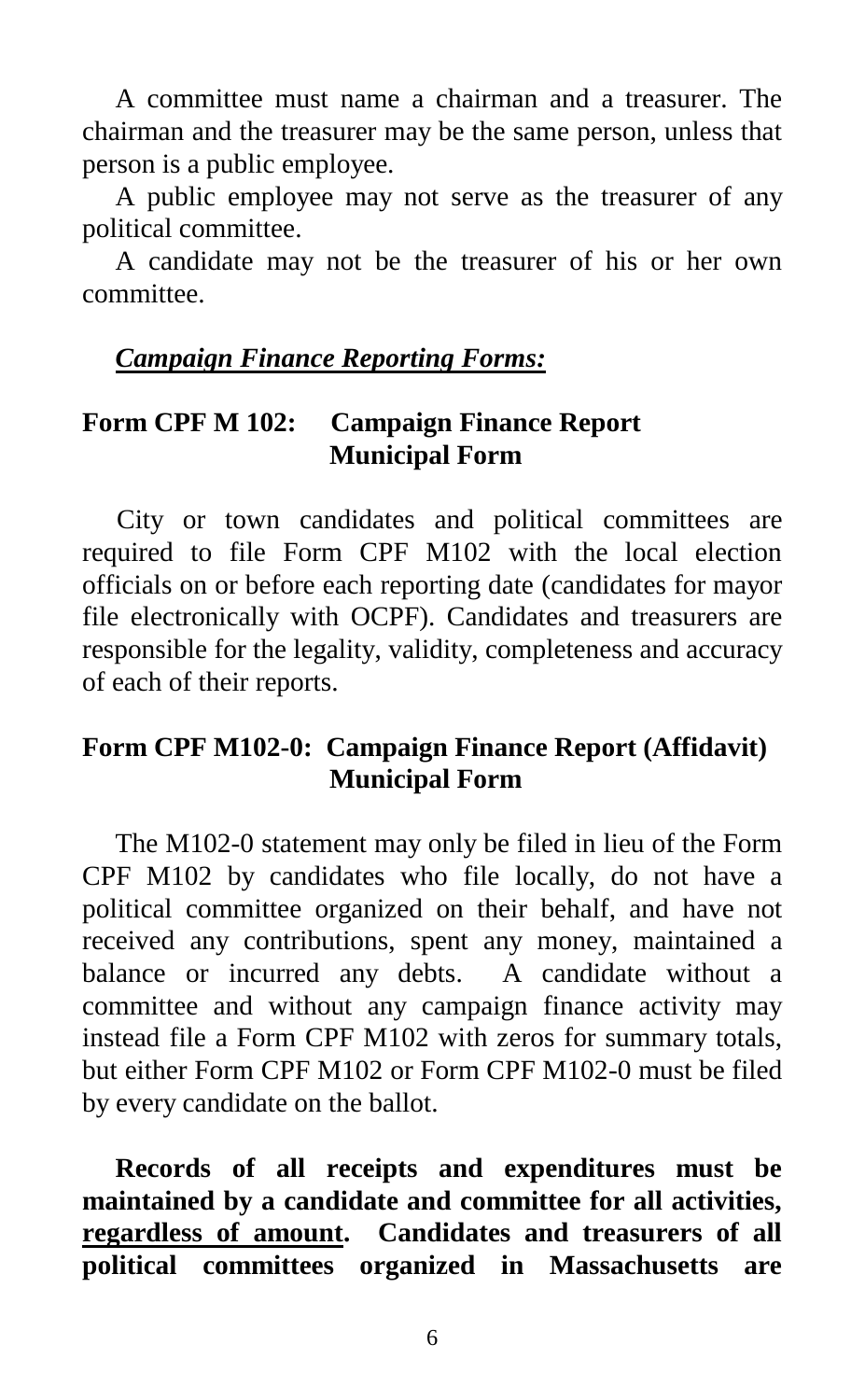**required by law to preserve detailed accounts, vouchers and receipts for six years from the date of the relevant election.**

## *Providing Materials and Notification*

Section 27 of the state campaign finance law addresses how local election officials should assist candidates and committees prior to an election by providing forms and guides.

**Forms:** Municipal clerks and local election officials are required to provide campaign finance reporting forms to all committees required to file with the town or city. Local election officials can e-mail all forms to their candidates or committees, or print them from the OCPF website.

**TIP:** Suggest to candidates that they use OCPF's reporting software, *[Reporter](http://www.mass.gov/ocpf/reporter5.htm)*, which is available on the OCPF website. *Reporter* helps create accurate, easily-read paper reports. To use Reporter, candidates and committees should contact OCPF for an identification number and password.

**Filing Notices:** OCPF strongly recommends that local election officials send notices to all candidates and committees to inform them of their filing responsibilities. The notices should explain reporting periods and due dates, and remind committees of the potential for fines.

**Guides:** The campaign finance law requires OCPF to make available a summary of the campaign finance law to local election officials. The guides for municipal candidates, municipal PACs and municipal ballot question committees are available on the OCPF website. To comply with the law, local election officials can e-mail all guides to their candidates or committees, or print them from the OCPF website.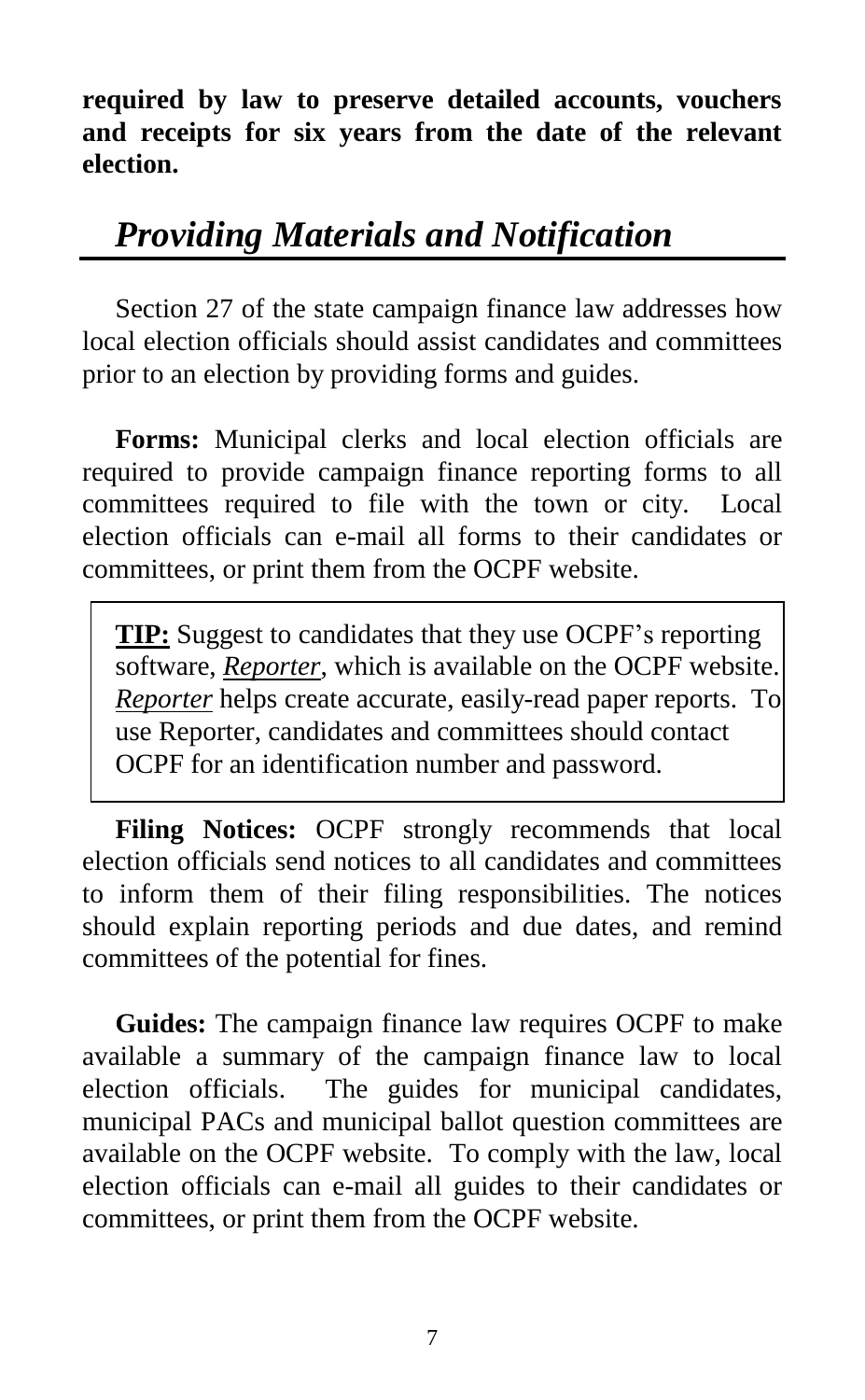**TIP:** Collect e-mail addresses from candidates and committees and send the forms, notices and guides electronically.

## *Filing Dates & Disclosure*

Candidates and committees are required by statute to file periodic campaign finance reports and are also responsible for the legality, validity, completeness and accuracy of their reports. The following is a schedule for filing reports. **These reports must be filed whether or not money has been raised or expended during the reporting period and whether or not the candidate is nominated or elected**. Reports are due to the local election official by the close of business on the day the report is due. **The candidate is personally liable for a \$25 per day late fine for each day a report is late**.

In general, candidates in town and city elections file two or three campaign finance reports for an election. The following is the schedule for filing municipal reports:

Pre-Preliminary Report (Cities and some Towns): Due on or before the 8th day preceding the city or town preliminary election, complete from the day following the ending date of the last report filed through 10 days before the due date. **Where there is a preliminary election in a city, only those candidates on the preliminary ballot are required to file pre-preliminary reports.**

o Pre-Election Report (Cities and Towns): Due on or before the 8th day preceding the city or town general election, complete from the day following the ending date of the last report filed through 10 days before the due date.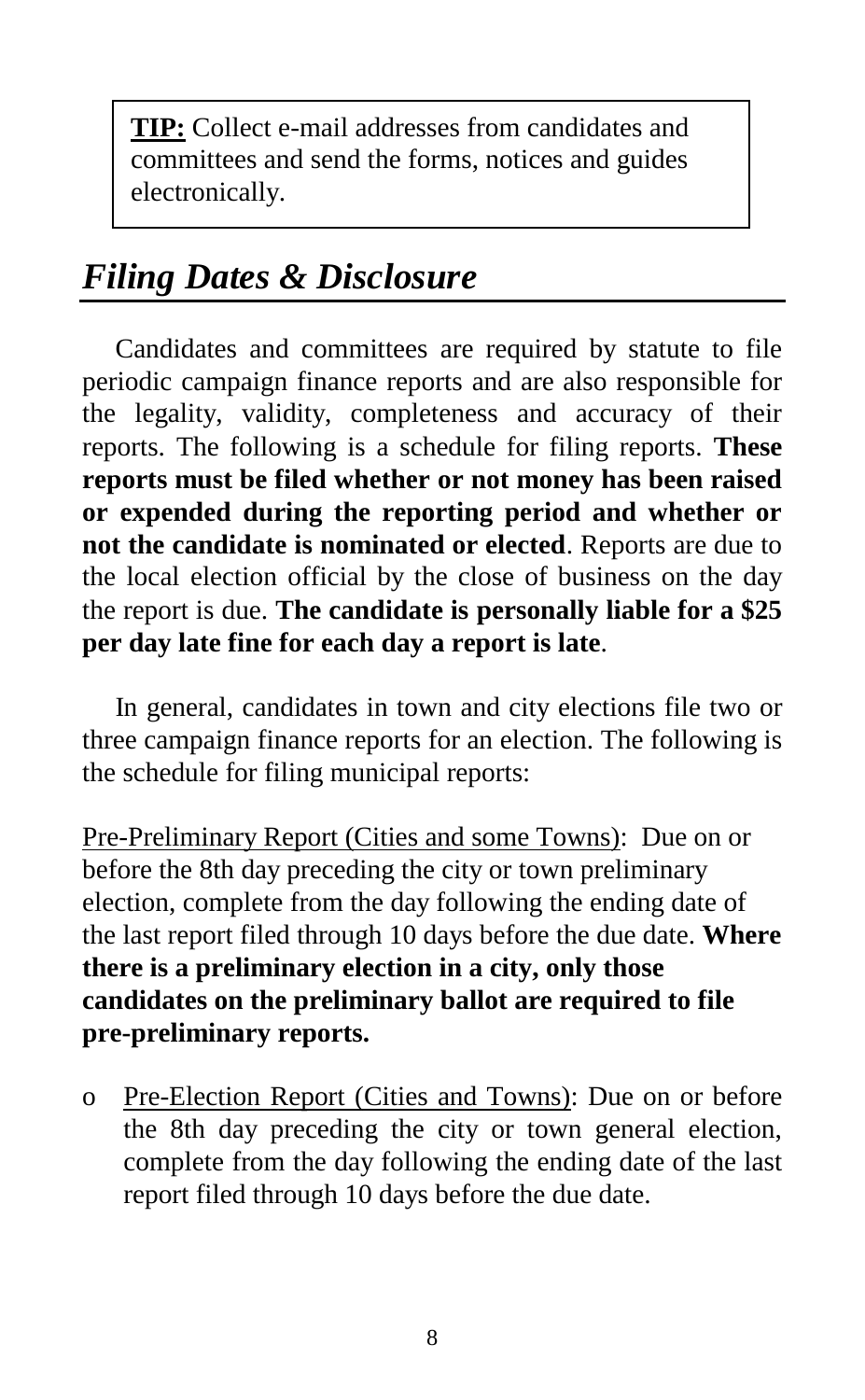- o Post-Election Report (Spring elections): Due on or before the 30th day following the general election complete from the day following the ending date of the last report filed through 10 days before the due date. This report may be considered a final report if the candidate/committee has no cash balance, assets or outstanding liabilities, and if the candidate is not an incumbent. Most spring elections occur in towns.
- o Year-End Report (Cities and Towns): Due on or before January 20 in the year following, complete from the day after the ending date of the last report filed through December 31. This is the third and final report for candidates in regularly scheduled (November) city elections. **The year-end report must be filed each year, so long as a committee is in existence, or a candidate maintains a campaign fund, has outstanding debts, or is an** *incumbent elected official.* If January 20 falls on a Saturday, Sunday or holiday, the report would be due on the next business day.
- o Special Elections (Cities and Towns): In general, candidates and treasurers in special municipal elections file reports eight days before a preliminary election (if any), eight days before a final election and 30 days after the final election. The post-election report may also be considered a final report if the candidate/committee has no cash balance, assets or outstanding liabilities, and the candidate is not an incumbent.
- o Ballot Question Committees: Committees formed to support or oppose ballot questions on the **fall ballot** generally file two reports – a pre-election report due eight days prior to the general election, and a year-end report that is due Jan. 20 of the following year. In **spring elections**, reports are due eight days prior to the election and 30 days afterward.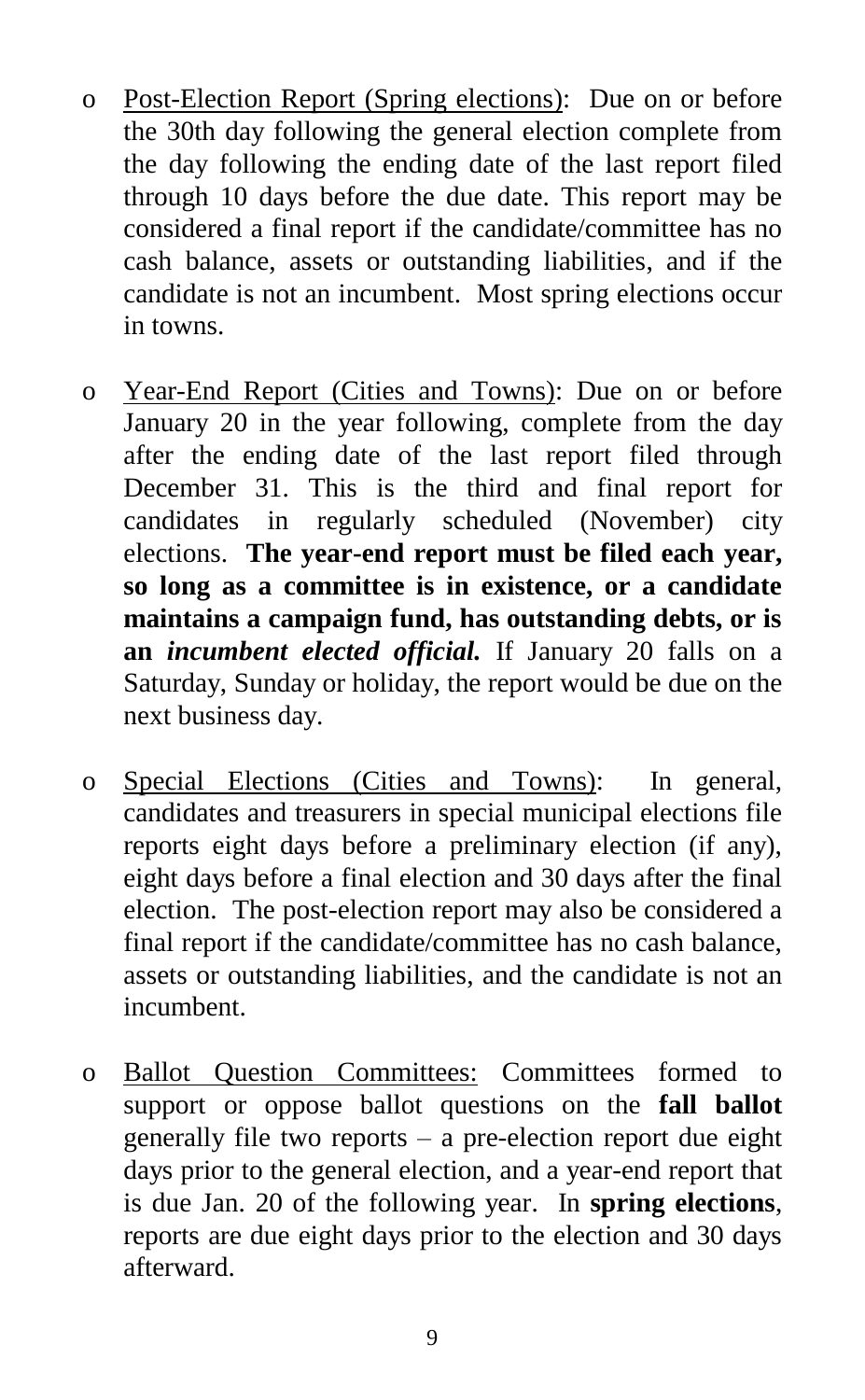o Mayoral candidates: In cities with populations of less than 75,000 according to the most recent federal census, candidates for mayor will file their reports with OCPF electronically, using OCPF's web-based *Reporter* system. Mayoral (as well as city council and alderman) candidates in cities of more than 75,000 also file with OCPF through the depository system.

#### **Other Reports**

- o Ballot question reports: Individuals, organizations and businesses that make direct expenditures of \$250 or more to support or oppose a local ballot question must file M22 reports with local election officials on the same schedule as ballot question committees.
- o Independent expenditures: Individuals or organizations that make independent expenditures supporting or opposing a candidate in an election are required to file disclosure reports (CPF M18A forms) within seven business days with local election officials, if the aggregate amount exceeds \$250.
- o Independent Expenditure PACs: IEPACs are committees that raise money for the purpose of making independent expenditures to support or oppose candidates who file locally. Such IEPACs must organize with the local election official.

**IEPAC reports** are filed within seven business days after an independent expenditure is made. If, however, an independent expenditure is made within 10 days before an election, a report is due within 24 hours. IEPAC reports disclose contributions and expenditures. For more information about the filing schedule for municipal IEPACs, please contact OCPF.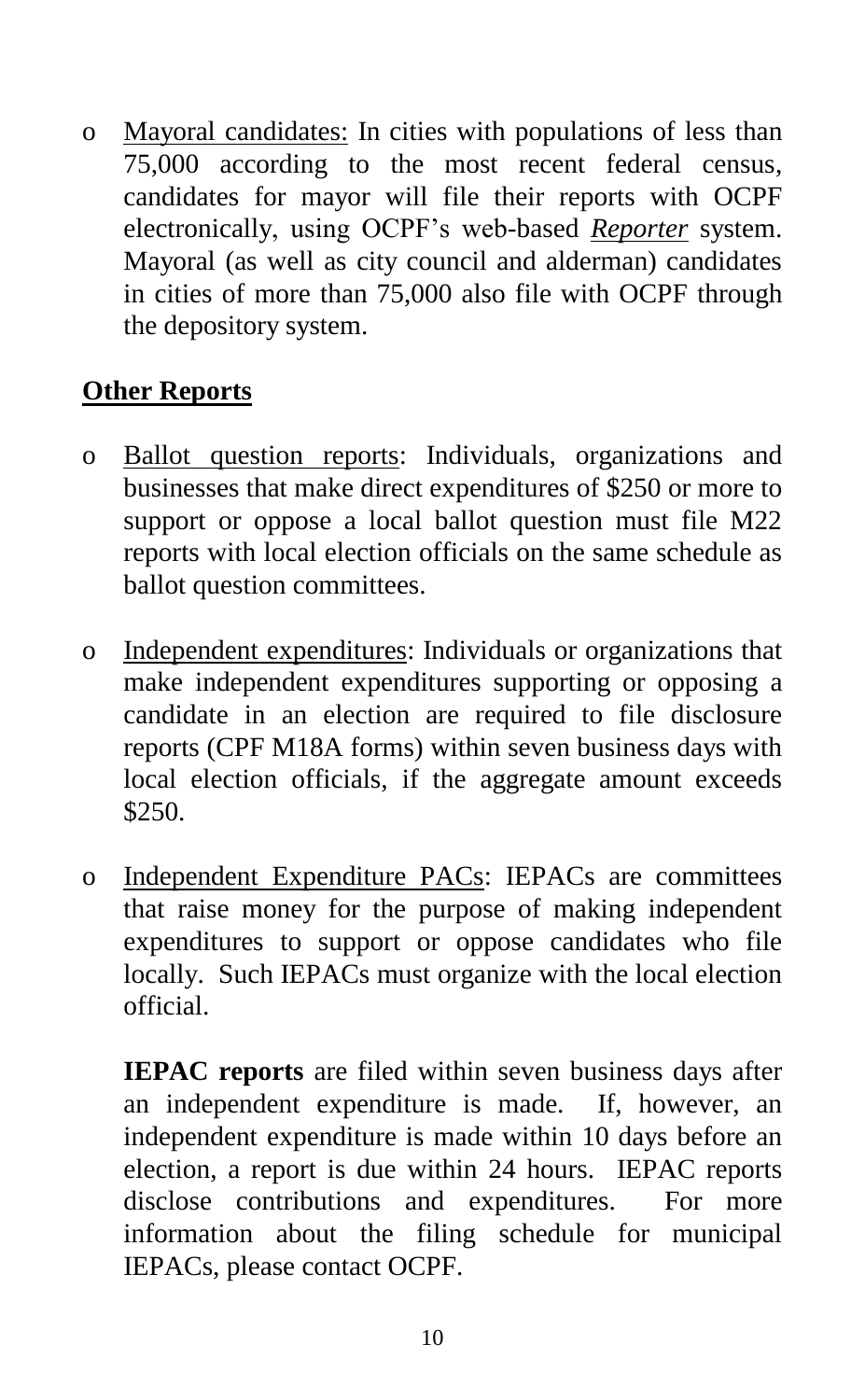o Segregated fund reports: A candidate or committee that wishes to raise money to pay costs associated with a legal defense, recount or an inaugural event will organize a segregated fund committee with their local election official. Disclosure reports (Form M 18E) are filed monthly, if donations are received.

# *[Displaying and Preserving Reports](http://www.ocpf.net/legaldoc/M-09-01-2011.pdf)*

**Paper reports** must be made available for convenient public inspection and copying at the office of the city or town clerk during normal business hours as soon as the reports are filed. Paper reports must be preserved until Dec. 31 of the sixth year following the relevant election.

All campaign finance reports filed with the city or town must be posted to the **municipal website** within 30 days after the filing deadline, if the report discloses that a candidate or committee has received contributions or made expenditures in excess of \$1,000 during a reporting period or incurred liabilities or acquired or disposed of assets in excess of \$1,000 during a reporting period. **OCPF recommends posting all reports to the municipal website, even those with less than \$1,000 in activity.** Reports should remain on the municipal website until at least Dec. 31 of the sixth year following the relevant election.

The law does not address how campaign finance reports should be displayed on a municipal website. OCPF recommends posting documents on the city or town clerk's page, or the elections page, in a way that makes it convenient for the public to view.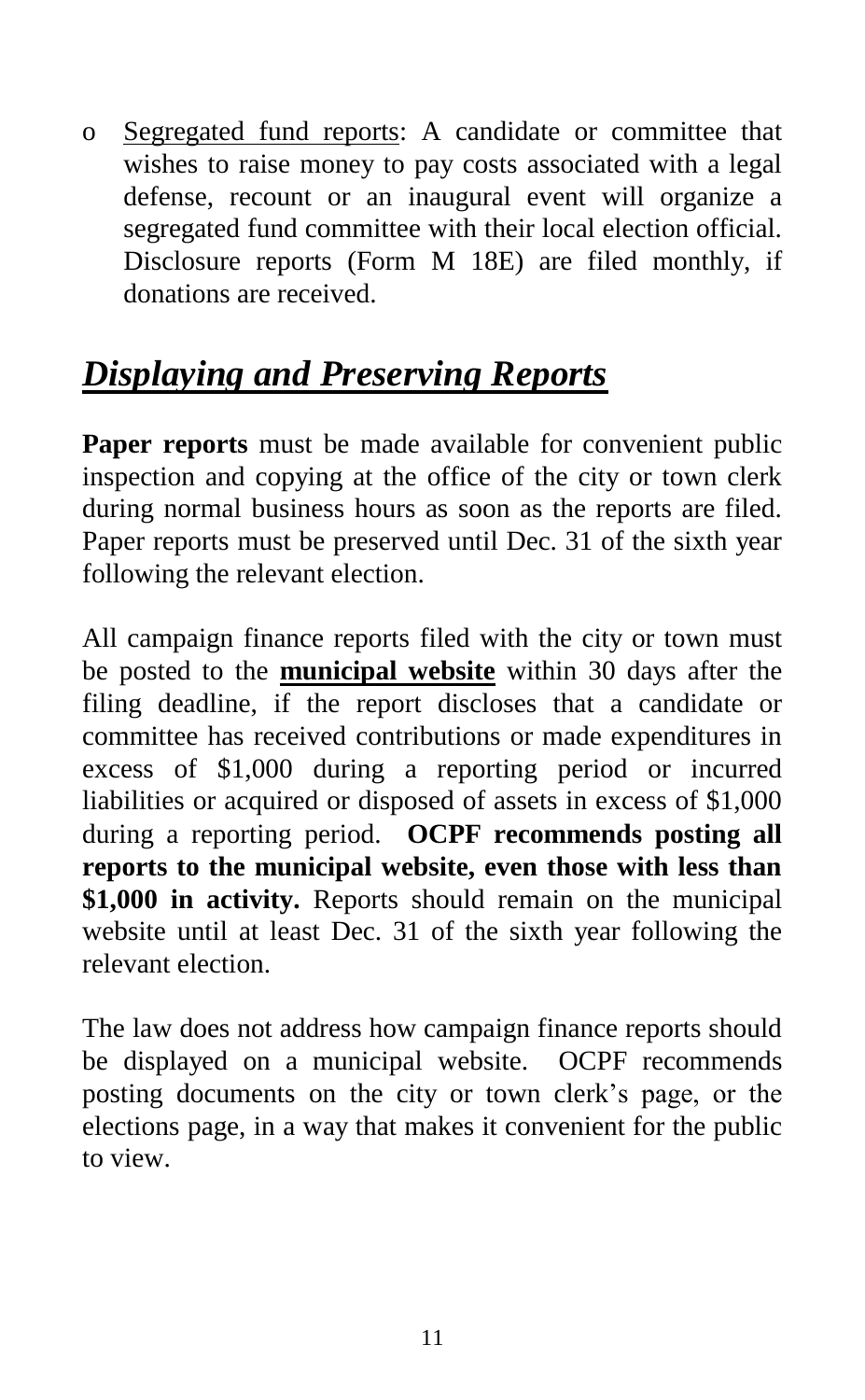# *Failure to File, Inspecting Reports*

The campaign finance law requires the OCPF director, after referral by a local election official, to assess a civil penalty for any late filed report. The penalty is assessed against the candidate personally in the case of a late filed candidate report, and against the treasurer personally in the case of a late filed report by any other political committee, such as a ballot question committee.

- o **Inspection:** Local election officials must inspect campaign finance reports within 30 days of the reporting date.
- o **Notification:** If a candidate's report is not filed when due, or if the report does not conform to law, written notification must be sent by the local election official to the candidate. The notice must indicate that the candidate or, in the case of a ballot question committee or PAC, the treasurer, has **10 calendar days** to file the required report or the candidate or treasurer will be referred to OCPF and will be subject to civil penalties. If the candidate or treasurer files a report within the 10-day period, the matter should not be referred to OCPF.
- o **[Referral to OCPF:](http://www.ocpf.net/legaldoc/M-94-07-2011.pdf)** If the candidate or treasurer does not file within 10 days of receipt of the notification, the local election official may then forward to OCPF copies of:
	- 1. The pre-filing letter (if any).
	- 2. The 10-day notification letter.
	- 3. The certified mail receipt (if any).
	- 4. The portion of the ballot containing the candidate's name or the ballot question.
	- 5. The statement of organization of the political committee (if any).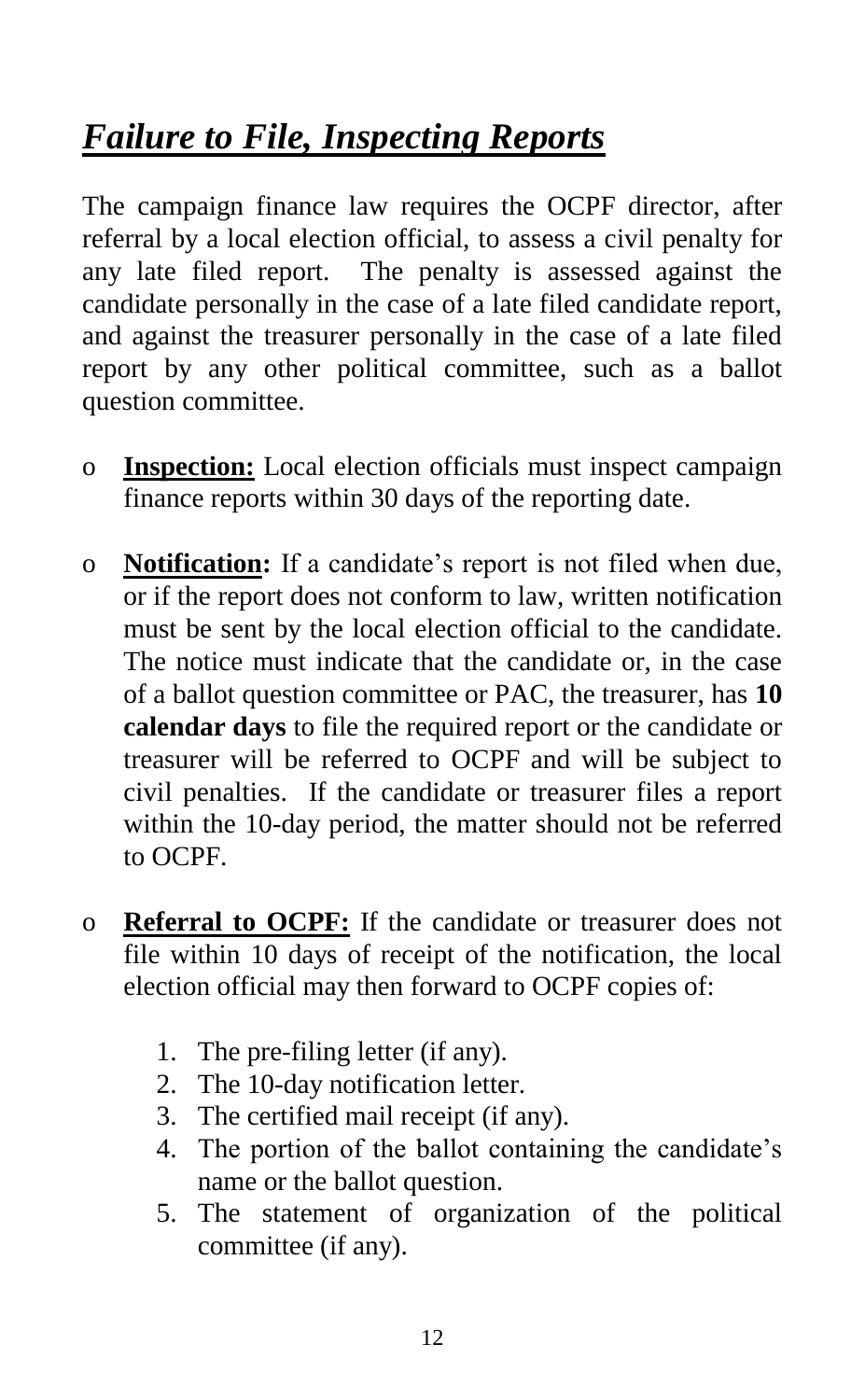o **Penalty:** Fines are assessed at \$25 a day up to \$5,000. It is very important for the local election official to inform OCPF once a candidate or political committee referred to OCPF has filed its report, in order to stop fines from accruing.

The above referral process is addressed in OCPF's municipal non-filers guide, **[M-94-07](http://www.ocpf.net/legaldoc/M-94-07-2011.pdf)**, which is available under the "Legal" tab on the agency website, www.ocpf.us.

## *Dissolution of a Committee*

Committees that have no cash balance, assets or outstanding liabilities and wish to dissolve may do so. Candidates and committees that do not dissolve must continue to report on a regular basis, as do incumbents with or without a committee.

In order to dissolve, all residual funds from committee or candidate accounts must be donated to one or more of the following: (1) the Commonwealth of Massachusetts General Fund; (2) the general fund of a city or town; (3) a scholarship fund; or (4) a charitable or religious organization. Donations to scholarship funds and charities are subject to certain restrictions. Contact OCPF for more information.

**To dissolve, candidates or committees file the M102 form and check off the "Dissolution" box near the top of the summary page.** 

Treasurers of committees are required by law to preserve detailed accounts, vouchers and receipts for six years from the date of the relevant election, even after dissolution. This statutory provision applies to all political committees organized in Massachusetts.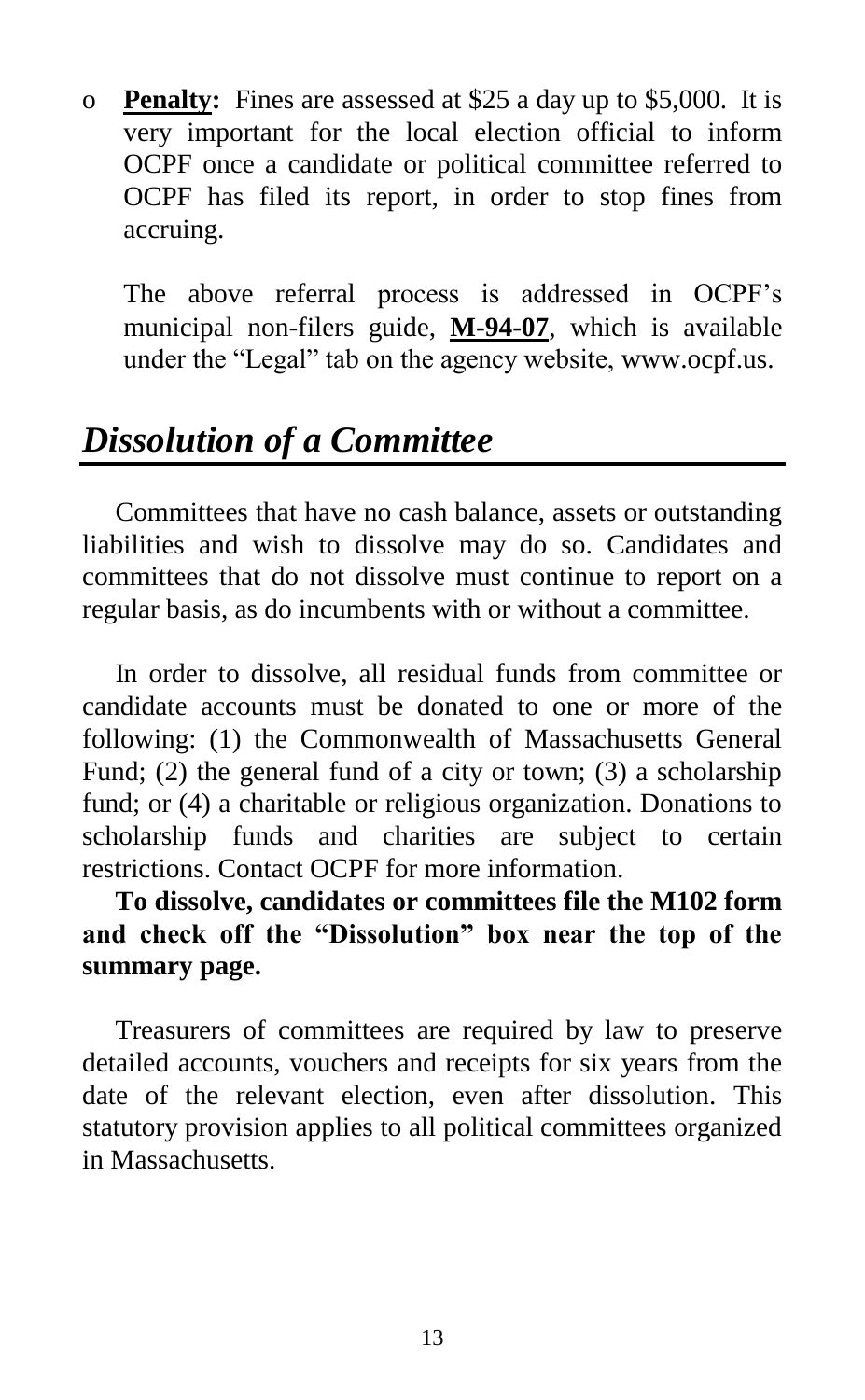Mayoral (as well as city council and alderman) candidates in cities of more than 75,000 organize and file with OCPF in the depository system.Other candidates in these cities, such as school committee candidates, file locally with their local election officials.

A mayoral candidate in a city with a population of less than 75,000 will file campaign finance reports electronically with OCPF.

- A political committee organized on behalf of a mayoral candidate must file a statement of organization with OCPF, and a copy of the statement must be filed with the local election official.
- *All such candidates must file campaign finance reports electronically with OCPF.* Paper reports are not filed with local election officials or with OCPF.

#### *Cities with Populations of less than 75,000 as of the 2010 Federal Census*

| Agawam      | Amesbury         | Attleboro      |
|-------------|------------------|----------------|
| Beverly     | <b>Braintree</b> | Chicopee       |
| Easthampton | Everett          | Fitchburg      |
| Framingham  | Gardner          | Gloucester     |
| Greenfield  | Haverhill        | Holyoke        |
| Leominster  | Malden           | Marlborough    |
| Medford     | Melrose          | Methuen        |
| Newburyport | North Adams      | Northampton    |
| Peabody     | Pittsfield       | Revere         |
| Salem       | <b>Taunton</b>   | W. Springfield |
| Waltham     | Westfield        | Weymouth       |
| Woburn      |                  |                |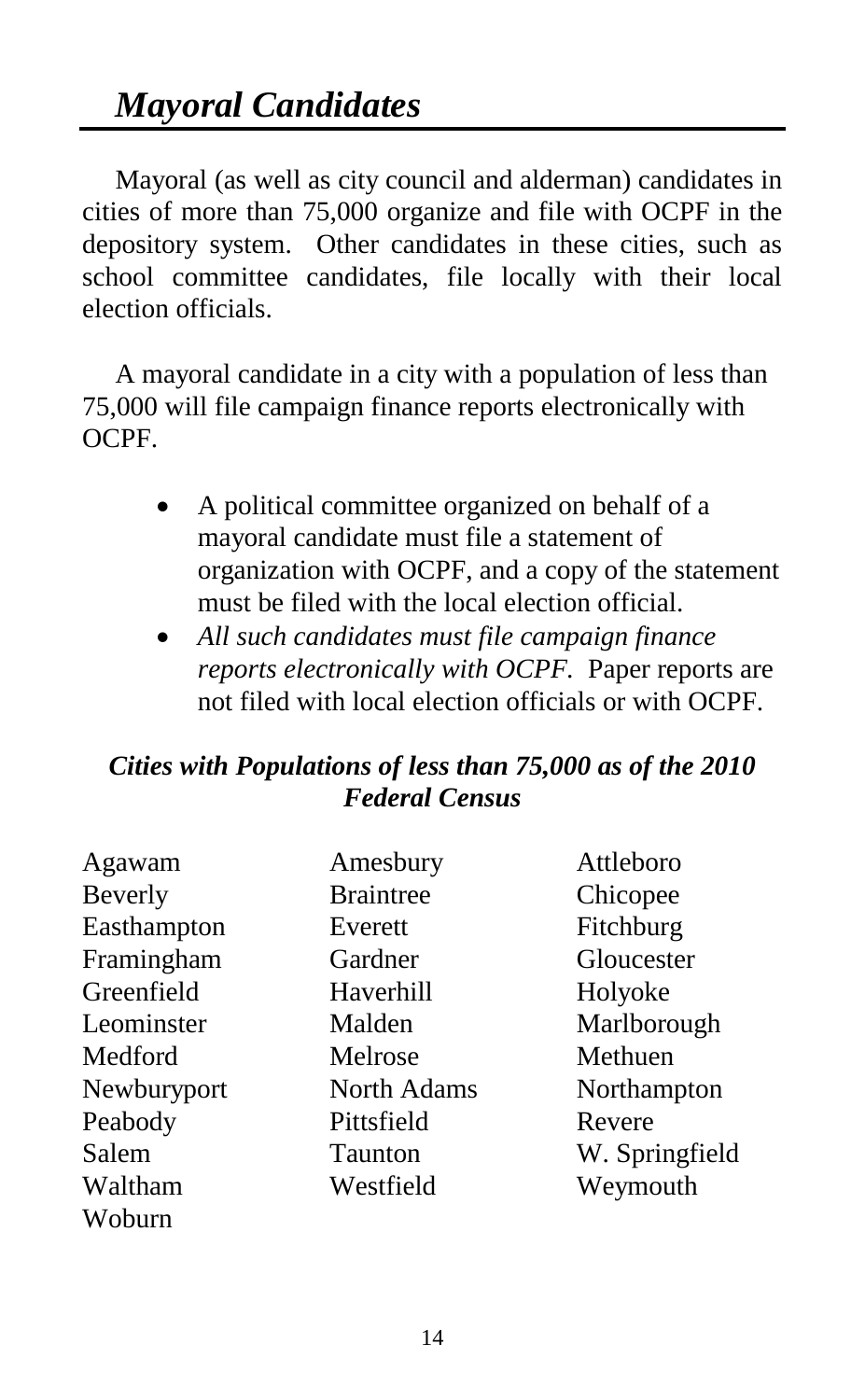# *Public Employees, Buildings and Resources*

OCPF administers Sections 13-17 of M.G.L. Chapter 55, which concern political activity involving public employees, buildings and other resources that are publicly funded. These laws were designed to: protect public employees from being coerced into providing political contributions or services as a condition of their employment; protect individuals doing business with the public sector from being coerced into providing political contributions or services; and separate governmental activity from political campaign activity.

OCPF has published *Campaign Finance Guide: Public Employees, Public Resources and Political Activity*, which is available upon request. The following is a summary of the limitations on the political finance activities of public employees and the use of public buildings and resources in campaigns:

- o No state, county, city or town employee employed for compensation, other than an elected official, may directly or indirectly solicit or receive any contribution or anything of value for *any* political purpose.
- o If a person is both a public employee and an elected official, the prohibitions against soliciting or receiving political contributions would still apply to him or her.
- o No person may solicit or receive campaign contributions in a building occupied for any state, county or municipal purpose.
- o No person in the public service may be compelled to make a political contribution or to render any political service, and no public official or employee may be prejudiced in his or her employment for failure to make a political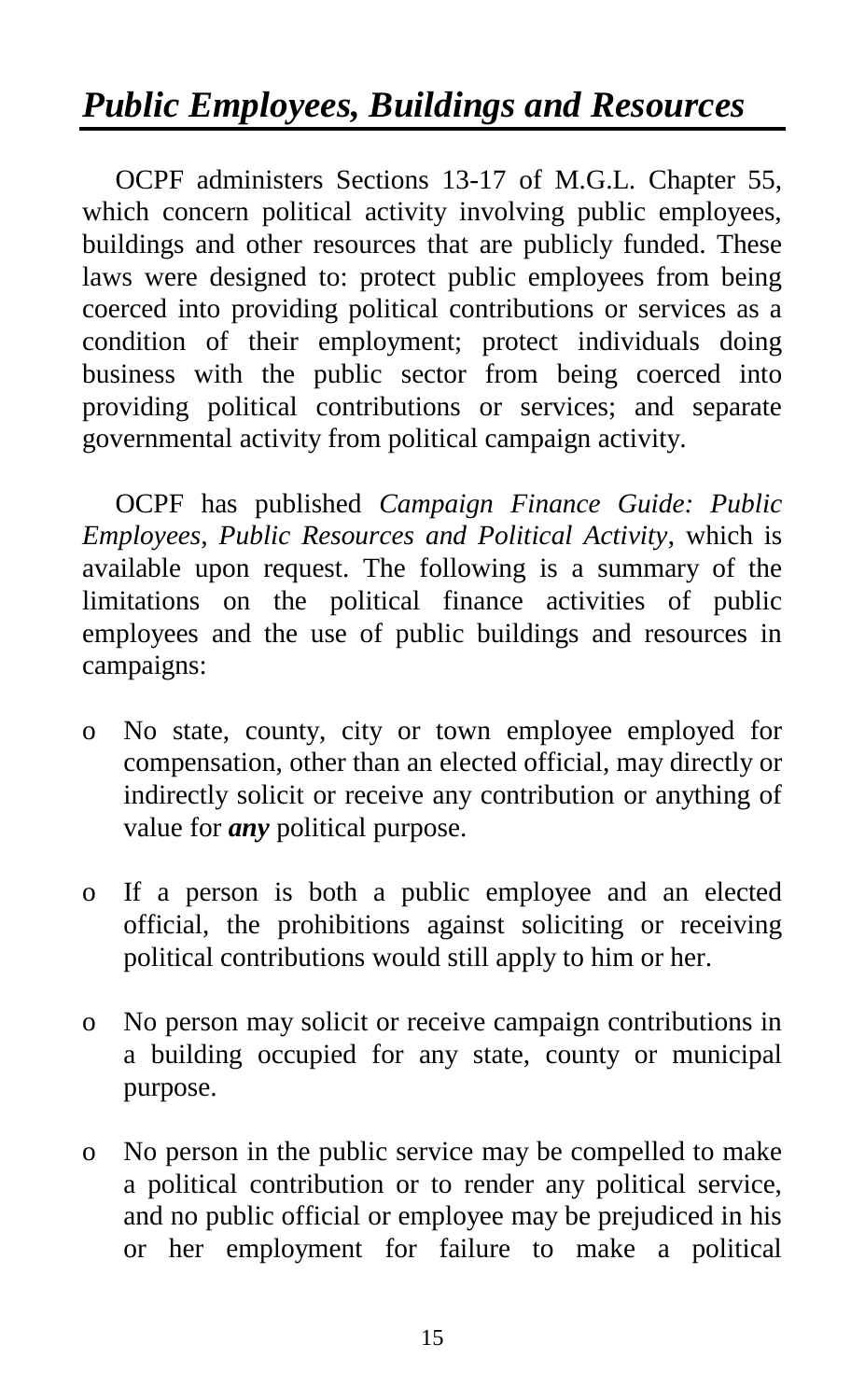contribution or be rewarded for making a political contribution.

- o A political committee may not solicit or receive a contribution on behalf of a candidate who is public employee if the contributor has an interest in any particular matter in which the employee participates or which is the subject of his or her official responsibility.
- o No public resource may be expended or utilized in order to promote or oppose the nomination or election of any candidate to public office or to promote or oppose any ballot question placed before the voters. Examples of public resources include: paid staff time of public employees, office equipment, vehicles, buildings and supplies.

In some cases, agency policy or the conflict-of-interest law, M.G.L. Chapter 268A, may establish additional standards for political activity by public employees. Public employees should consult the State Ethics Commission as well as their supervisors or agency heads.

## *Seeking Guidance from OCPF*

OCPF welcomes inquiries regarding campaign finance activities. The office issues written advice, including advisory opinions and guidance letters, to individuals based on written requests describing specific facts and circumstances. OCPF can issue opinions only on prospective activities. If you have any questions concerning advisory opinions, please contact the office. You may also obtain informal, oral advice by calling the office at the numbers listed in the front of this brochure.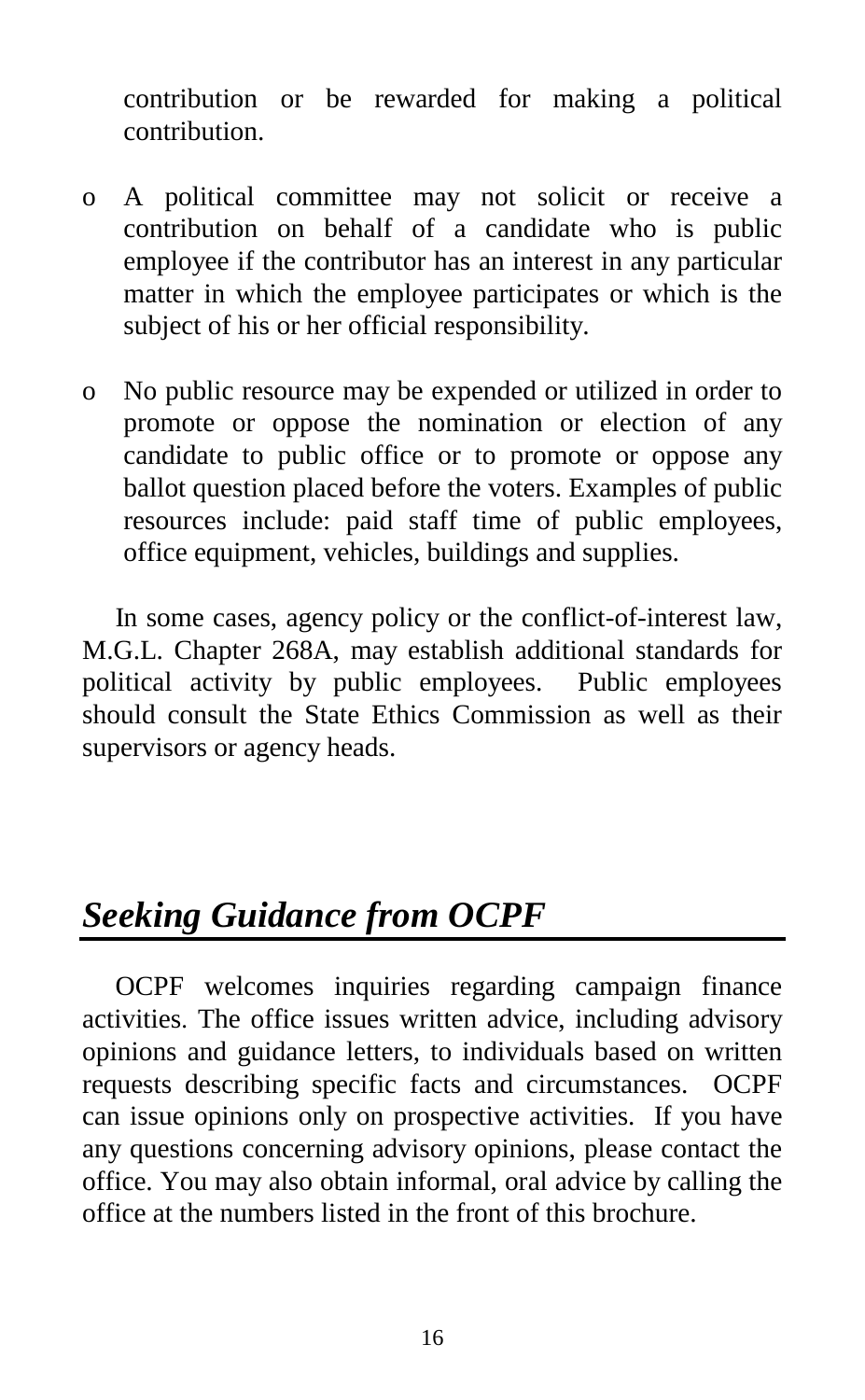In addition to issuing specific written advice, OCPF occasionally issues interpretive bulletins and memoranda setting guidelines on a variety of subjects. These documents are available from OCPF and may be helpful in helping candidates, committees and other organizations comply with the campaign finance law.

# *Filing a Complaint*

Local election officials and other individuals with information concerning possible violations of the campaign finance laws may call or write OCPF. If you have reason to believe that a violation has occurred, you may file a complaint. The office reviews all matters brought to its attention, regardless of the source of the complaint. The identity of complainants is kept confidential.

OCPF cannot comment on any matter that is under review or investigation. Consequently, an individual making a complaint will not receive periodic information on the status of the complaint. The complainant will receive notice, however, of any public disposition of a case.

# *Frequently Asked Questions*

## *Public Resources and Ballot Questions*

#### **Q: The school superintendent created a document that analyzes the proposed school budget, which he distributes at** *town meeting***. In the document he asks town meeting voters to support the spending plan. Is this OK?**

**A:** Yes. The campaign finance law (Anderson) prohibits the use of public resources for elections, not town meeting. The superintendent should also contact the state Ethics Commission for further guidance.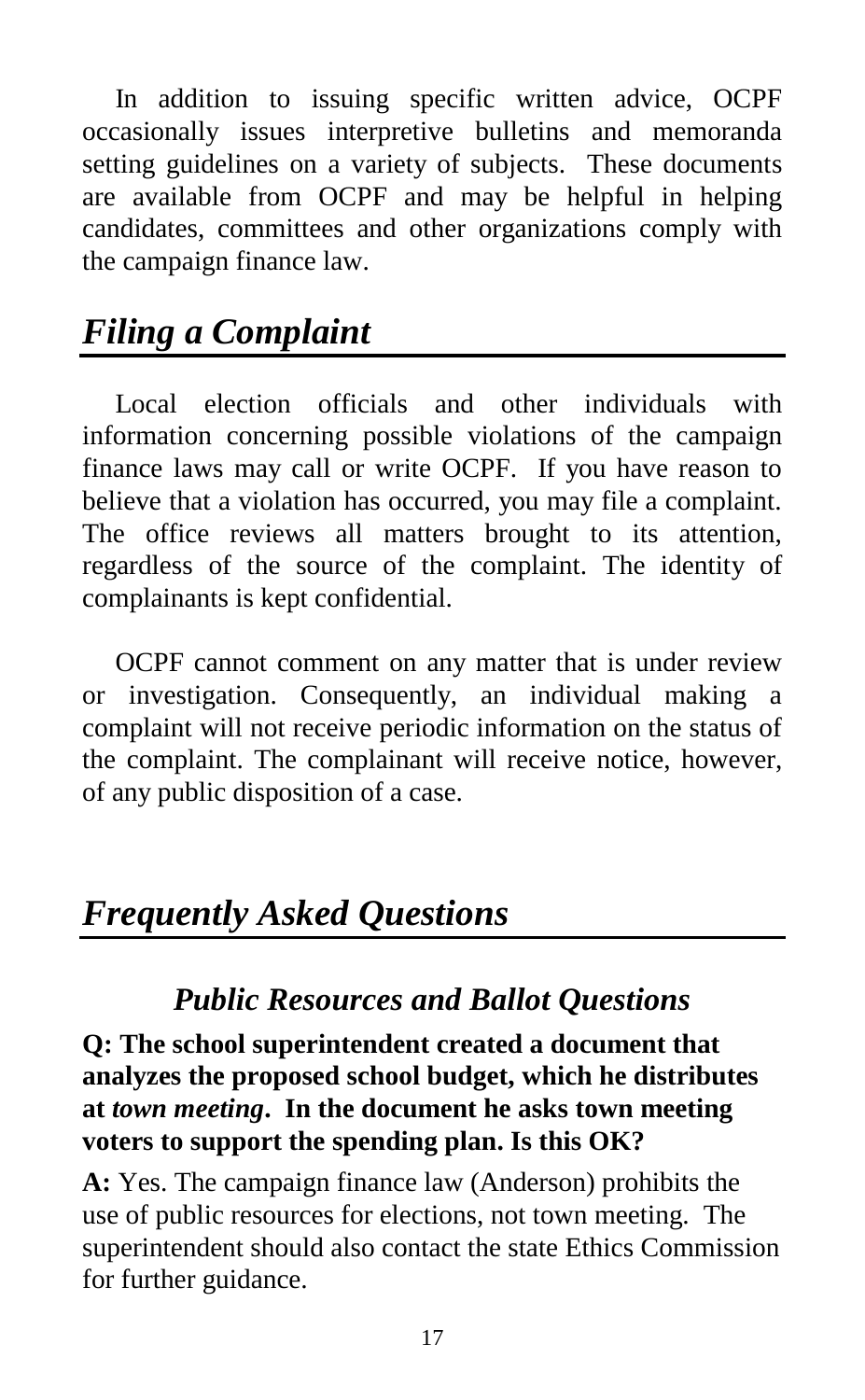#### **Q: Several town residents are working to pass a Proposition 2 ½ override to build a new school. They write e-mails, attend public meetings and hold homemade signs on the town common. Are they a ballot question committee?**

**A:** No. If they are raising or spending money or pooling resources as a group to support the ballot question they should organize as a ballot question committee.

#### **Q: The "Vote Yes for the Override" committee wants to distribute campaign literature in the school parking lot as parents pick up their children. Is this OK?**

**A:** Yes, if equal access is granted to other ballot question committees, including the "Vote No" group.

#### **Q: The town manager created an analysis concerning the upcoming override. It describes the negative effects on town services if the ballot question fails. Can this analysis be posted on the municipal Web site?**

**A:** Yes, because it is not being distributed to voters. Public officials can post override information on municipal Web sites so long as the information does not fall into the category of campaigning, such as a blinking billboard that says: "Vote Yes on the Override."

#### **Q: Can candidates collect nomination signatures in common areas of town hall?**

**A:** Yes, if equal access is granted to all candidates. You may also want to contact the state's Elections Division for additional guidance.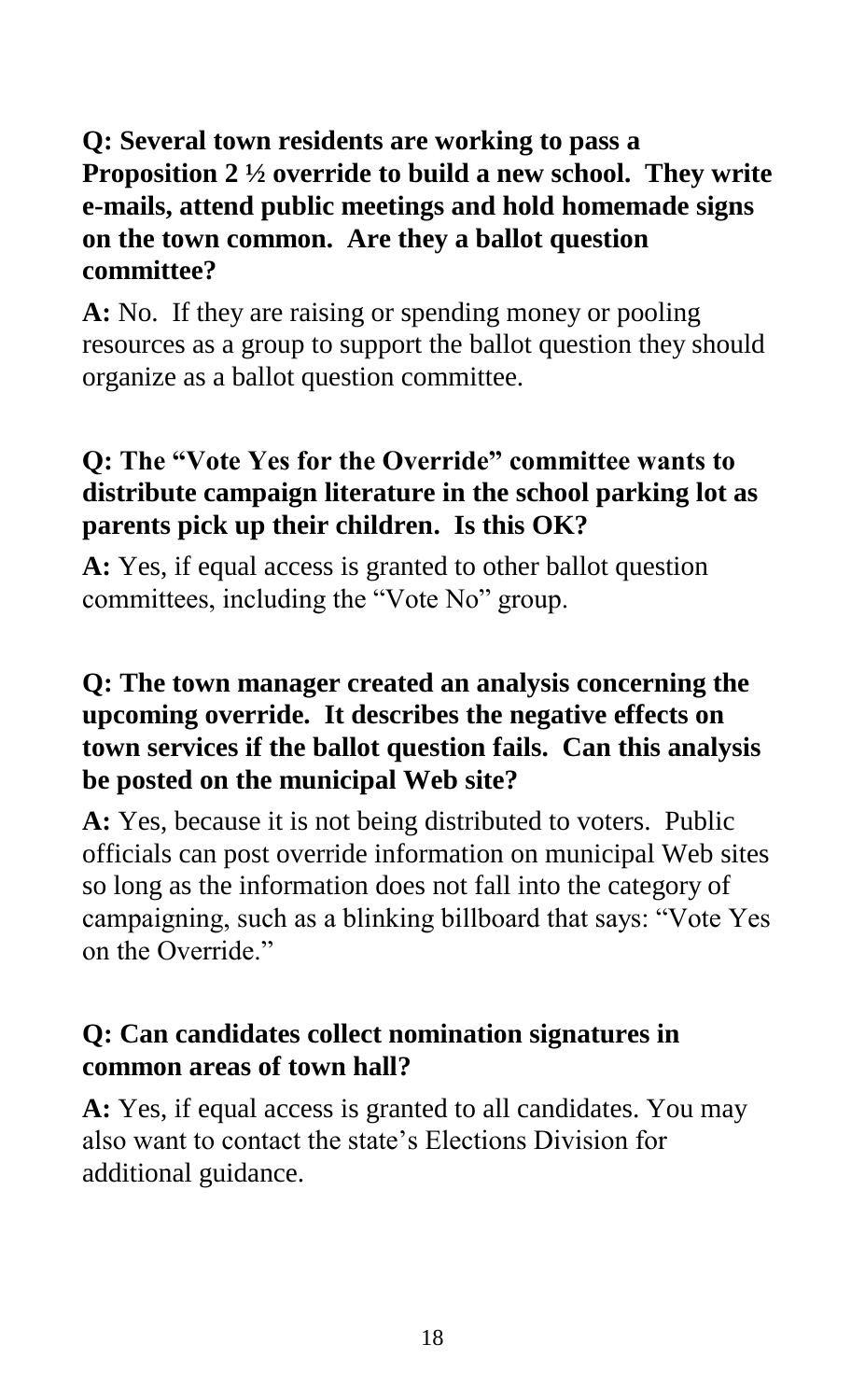#### **Q: A candidate is having a meet and greet event at the public library and will give a campaign speech. Is that OK?**

**A:** Yes, so long as equal access is granted to all candidates and no one at the event solicits or receives campaign contributions.

#### **Q: Can an elected municipal official also be chairman of a local ballot question committee?**

**A:** Yes. Elected officials cannot be officers of a PAC, however.

## *Reporting Requirements*

#### **Q: A candidate for local office did not spend or raise any money. Does he have to file a campaign finance report?**

**A:** All candidates on the ballot must file. If the candidate did not raise or spend any money, and they don't have a committee or a balance, he can file a M102-0 form.

#### **Q: What are the reporting dates for the 30-day-after report?**

**A:** The day following the reporting date of the pre-election report up to and including the  $20<sup>th</sup>$  day after an election, giving the candidate 10 days to prepare the report and file it.

#### **Q: Do candidates who lose in the preliminary election still need to file pre-election reports, even though they are not on the ballot in the final election?**

**A:** Yes.

#### **Q: Voters from all five towns in our regional school district will vote on a tax override concerning the school budget.**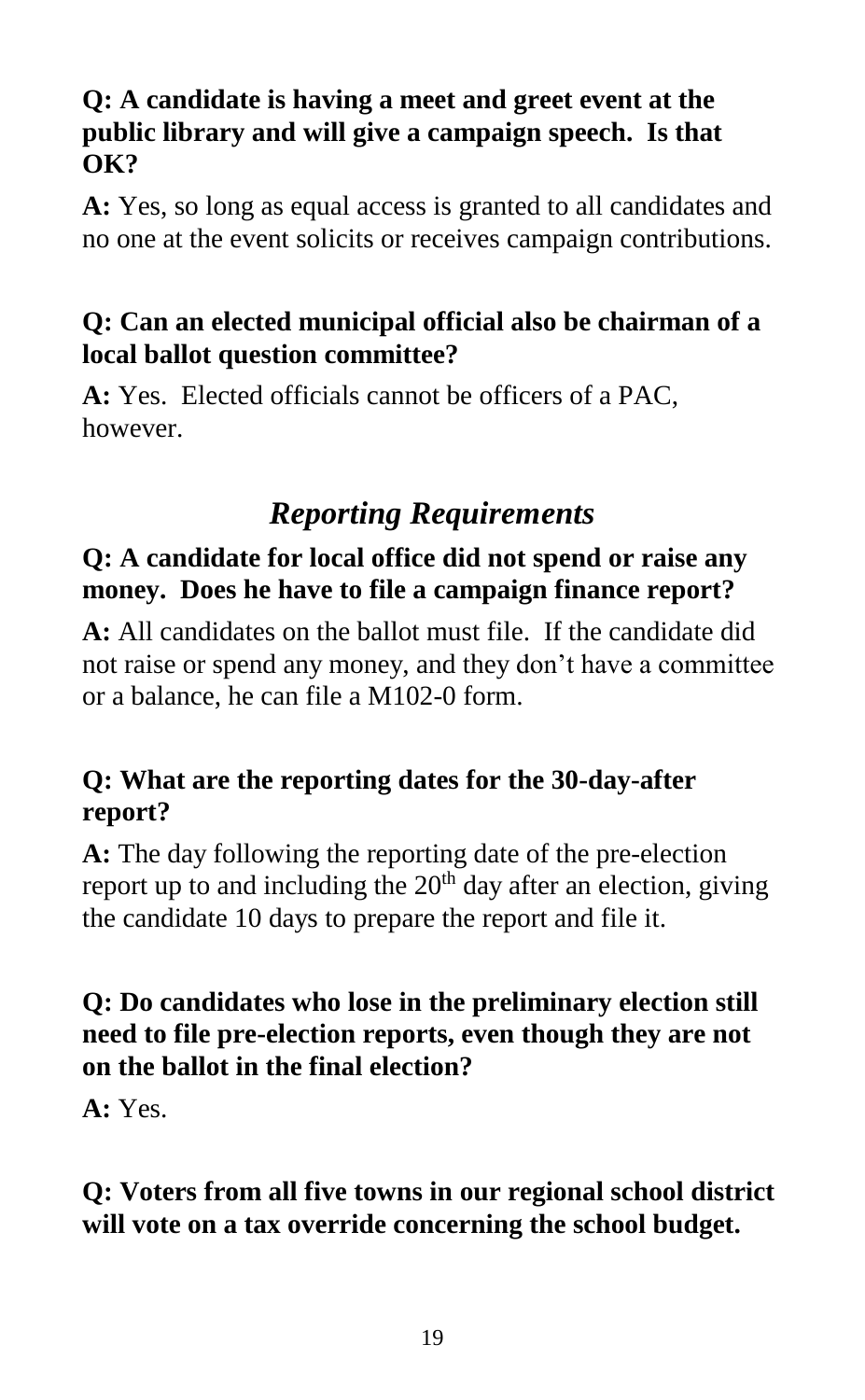#### **Where does the "Vote Yes" Ballot Question Committee organize? Where are campaign finance reports filed?**

**A:** The ballot question committee will organize by filing a CPF M 101 BQ form with the clerk in the town where the school resides. Campaign finance reports are filed with the clerks in all five towns.

## *Expenditures*

#### **Q: A candidate in town is using her personal credit card to pay for her campaign lawn signs and mailings. Is this OK, and does she have to disclose those expenditures?**

**A:** Yes, candidates can make out-of-pocket expenditures and they must report those expenditures on campaign finance forms. If a candidate uses her personal credit card to buy \$500 worth of lawn signs, the transaction would be reported as a \$500 contribution to the campaign from the candidate. The expenditure would also be reported on Schedule B as a \$500 expenditure to the lawn sign company. If the candidate wants the campaign to pay her back at some point, a \$500 liability would also be entered.

#### **Q: A candidate in town has mailed glossy post cards to residents asking for their vote, but the card does not say "Paid for By" the candidate's committee. Is this required?**

**A:** The campaign finance law does not require "Paid for By" attribution on mailings and fliers.

## *Receipts*

#### **Q: Can a business corporation owned by a candidate donate money directly to the candidate's campaign?**

**A:** Corporations, LLCs, LLPs and other business partnerships *cannot* make contributions (monetary or in-kind), even if the business is owned by the candidate. A candidate can contribute unlimited amounts of money to his own campaign from his personal funds.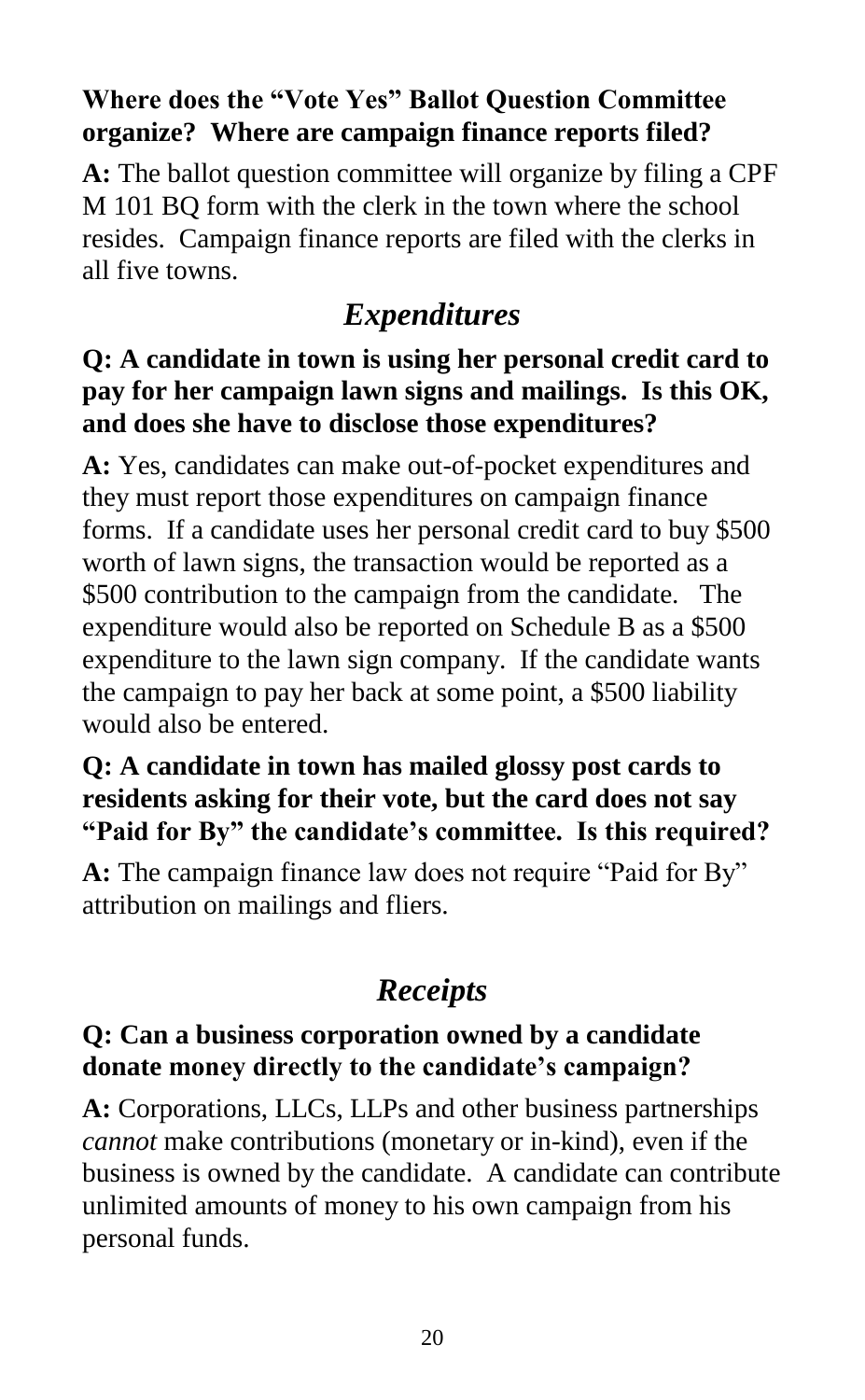#### **Q: Can a municipal candidate hold a raffle to raise money? How about "passing the hat" to collect cash contributions?**

**A:** Political committees are not permitted to hold raffles. Also, anonymous cash contributions are prohibited.

#### **Q: Can an elected town clerk raise money for his or her own campaign?**

**A:** Yes. Elected officials are permitted to solicit and receive campaign contributions.

#### **Q: What is the annual contribution limit from an individual to a municipal candidate?**

**A:** \$1,000